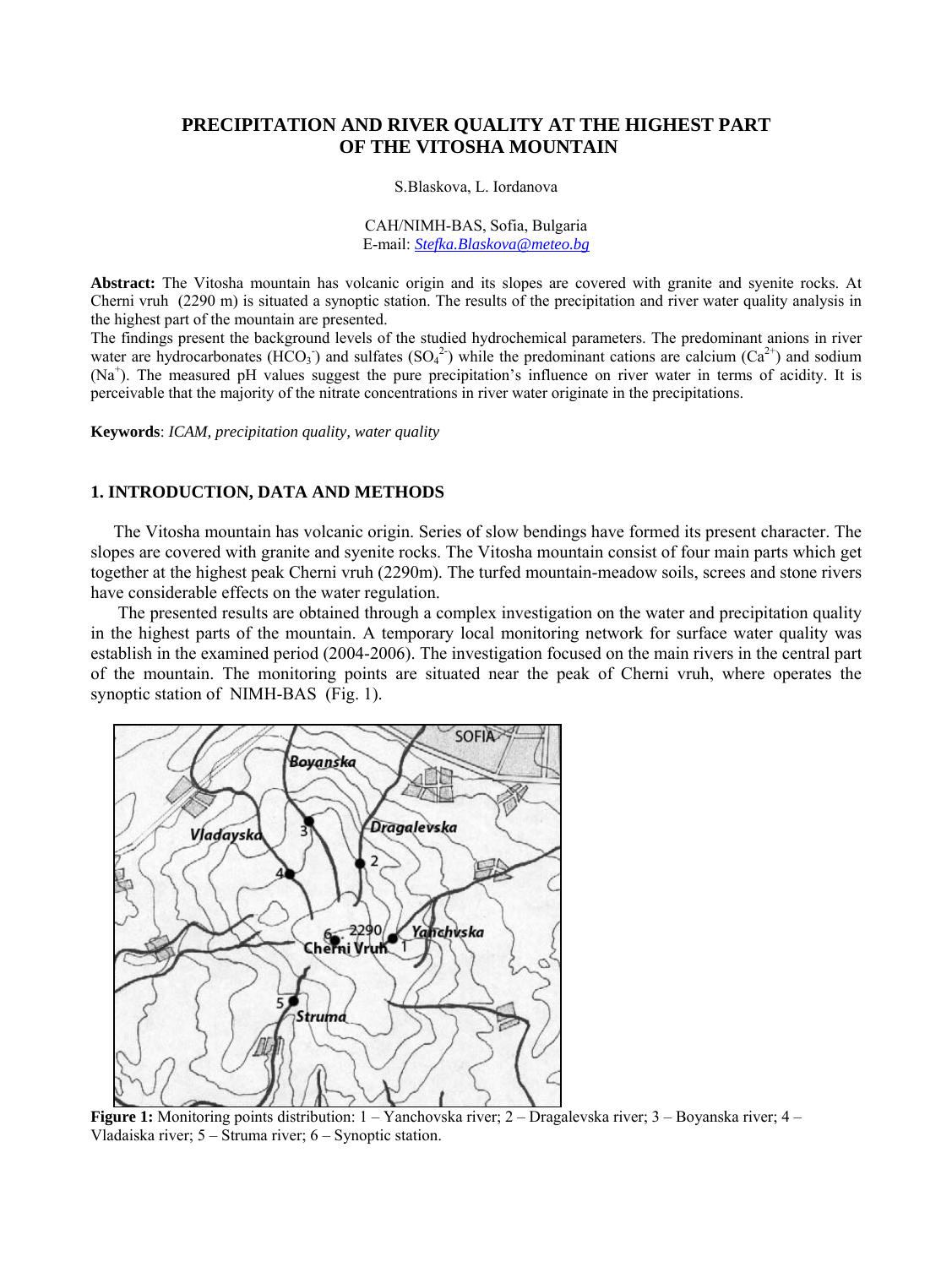The river water quality was sampled through 4 yearly seasonal expeditions (seasonal monitoring). The following parameters were subject to the investigation: parameters of oxygen regime and organic content dissolved oxygen  $(O_2)$ , permanganate oxidation; biogenic parameters: nitrate  $(NO_3)$ , nitrite  $(NO_2)$ , ammonium  $(NH_4^+)$ , phosphate  $(PO_4^3)$  ions and total iron (Fe); parameters of mineral content hydrocarbonate (HCO<sub>3</sub>), sulphate (SO<sub>4</sub><sup>2</sup>), chloride (Cl), calcium (Ca<sup>2+</sup>), magnesium (Mg<sup>2+</sup>), sodium and pottassium  $(Na^{+}+K^{+})$  ions. The river water samples are analyzed at Water quality laboratory- Sofia, CAH/NIMH-BAS.

The 6-hour precipitation samples are collected in the synoptic station on peak Cherni vruh in the primary synoptic hours (00, 06, 12, 18 UTC) when the precipitation amount is measured. The pH is measured at the moment of sample obtainment by a portable pH-meter and transmitted with a special code in the synoptic telegram. The rest of the sample is sent for additional analysis to the NIMH's quality precipitation laboratory. In the laboratory samples are analyzed for nitrates  $(NO<sub>3</sub>)$ , sulphates  $(SO<sub>4</sub><sup>2</sup>)$  and conductivity.

### **2. RESULTS AND DISCUSSION**

The registered concentrations show a similarity between the dissolved oxygen and permanganate oxidation regimes for the studied river sections. The dissolved oxygen content is high (Tab1, 2). It is due to aeration, low water mineralisation, low temperatures and the lack of direct pollution sources. Higher concentrations are observed in the winter period. The maximum values of the organic content, assessed by permanganate oxidation are registered during the summer (Tab.1, 2).

| parameter                       | River<br>monitoring |             |          |           | Precipitatio<br>n<br>monitoring |                          |
|---------------------------------|---------------------|-------------|----------|-----------|---------------------------------|--------------------------|
|                                 | Yanchovska          | Dragalevska | Boyanska | Vladaiska | Struma                          | Cherni vruh              |
| pH                              | 6.5                 | 6.5         | 6.6      | 6.6       | 6,4                             | 5.39                     |
| $O_2$ , mg/l                    | 9,8                 | 9,9         | 9.7      | 9.8       | 10.0                            |                          |
| Permanganate<br>oxidation, mg/l | 4.22                | 4.16        | 4.85     | 4.91      | 4.37                            |                          |
| $NO3$ , mg/l                    | 1.18                | 1.24        | 0.71     | 0.66      | 0.78                            | 1,85                     |
| $NH_4^+$ , mg/l                 | 0.08                | 0.04        | 0.05     | 0.05      | 0.04                            | $\overline{\phantom{a}}$ |
| $PO43$ , mg/l                   | 0.01                | 0.01        | 0.02     | 0.02      | 0.01                            |                          |
| total Fe, mg/l                  | 0.20                | 0.19        | 0.17     | 0.14      | 0,14                            |                          |
| $HCO3$ , mg/l                   | 19.52               | 19.30       | 19.52    | 20.13     | 20.74                           | -                        |
| $SO42$ , mg/l                   | 15.84               | 14.4        | 12.96    | 16.84     | 14.21                           | 4,99                     |
| $Cl1$ , mg/l                    | 7.44                | 4.61        | 4.96     | 4.61      | 3.90                            |                          |
| $Ca^{2+}$ , mg/l                | 6.40                | 6.40        | 7.00     | 6.20      | 5.00                            |                          |
| $Mg^{2+}$ , mg/l                | 2.67                | 0.85        | 1.46     | 2.79      | 2.92                            |                          |
| $Na^+ + K^+$ mg/l               | 7.75                | 8.25        | 6.25     | 6.75      | 5.75                            |                          |

**Table 1:** Average values for the studied parameters during 2004-2006. (concerning the period of rainfall )

The content of the studied biogenic parametes (nitrate  $(NO<sub>3</sub>)$ , nitrite  $(NO<sub>2</sub>)$ , ammonium  $(NH<sub>4</sub><sup>+</sup>)$ , phosphate  $(PO<sub>4</sub><sup>3</sup>)$  ions and the total iron (Fe)) is lower in the warmer part of the year (Tao. 1, 2). For acidity ranging between pH=5.9-7.3, such as in the investigated river parts, the phosphorus acid derivates exist mainly as  $H_2PO_4$  and  $HPO_4^2$  (Dobrevski, 1986). In the presence on enough dissolved oxygen, like in the river upstreams, the conditions are favorable for nitrification. The nitrate ions as a final product of this process are presented in higher concentrations (Tab.1, 2). In this aerobic medium ( $O<sub>2</sub> >90%$ ) denitrification is inhibited from taking place.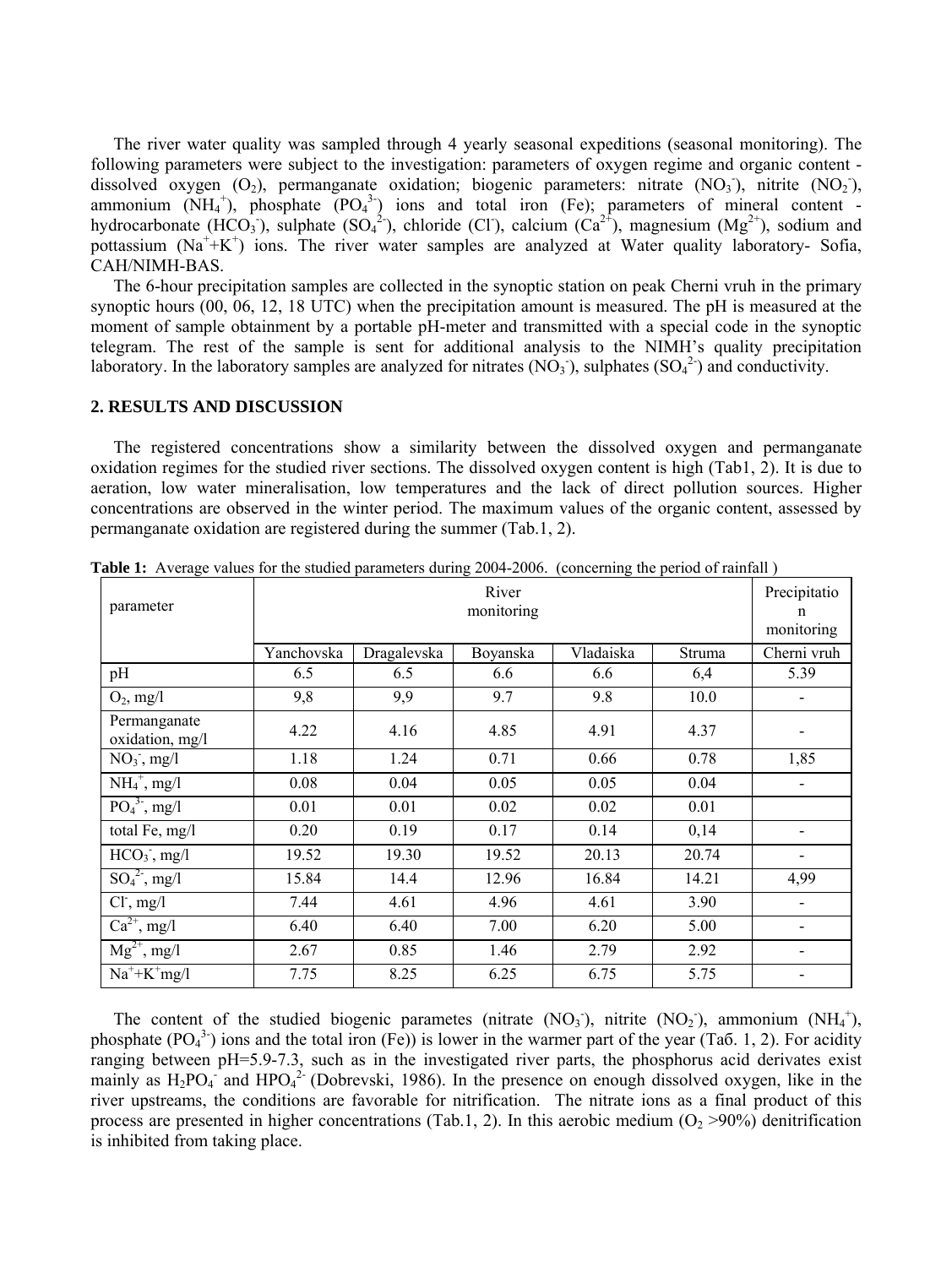| parameter                       | River<br>monitoring |             |          |           |        | Precipitatio<br>n<br>monitoring |
|---------------------------------|---------------------|-------------|----------|-----------|--------|---------------------------------|
|                                 | Yanchovska          | Dragalevska | Boyanska | Vladaiska | Struma | Cherni vruh                     |
| pH                              | 7,0                 | 6.9         | 6,8      | 7.1       | 6.6    | 5.77                            |
| $O_2$ , mg/l                    | 10,4                | 10.3        | 10,2     | 10,1      | 10,3   |                                 |
| Permanganate<br>oxidation, mg/l | 3.04                | 3,58        | 3,21     | 3,25      | 3,02   |                                 |
| $NO3$ , mg/l                    | 2,54                | 1,93        | 1,85     | 1,68      | 2,08   | 1,89                            |
| $NH_4^+$ , mg/l                 | 0,25                | 0.14        | 0.09     | 0,10      | 0.12   | $\overline{\phantom{0}}$        |
| $PO43$ , mg/l                   | 0.01                | 0.02        | 0.04     | 0.03      | 0.01   |                                 |
| total Fe, mg/l                  | 0,21                | 0,26        | 0.23     | 0.16      | 0.22   |                                 |
| $HCO3$ , mg/l                   | 19,02               | 19,88       | 19,13    | 20,53     | 19.82  |                                 |
| $SO_4^2$ , mg/l                 | 15,9                | 14,63       | 12,70    | 17,01     | 12.48  | 2,30                            |
| $Cl1$ , mg/l                    | 7,12                | 4,84        | 4,87     | 4,63      | 3,15   |                                 |
| $Ca^{2+}$ , mg/l                | 6,11                | 6,52        | 6,86     | 6.26      | 4,8    |                                 |
| $Mg^{2+}$ , mg/l                | 2,72                | 0,87        | 1,40     | 2.82      | 2,72   |                                 |
| $Na^+ + K^+$ mg/l               | 7,48                | 8,61        | 6,12     | 6.82      | 5.01   |                                 |

**Table 2:** Average values of studied parameters for surface water and precipitation quality during 2004-2006. (concerning the period of snow)

The average values for the registered concentrations of nitrates in the river waters are similar to the observed nitrate concentrations in the precipitations samples from the synoptic station at peak Cherni vruh, for the respective period. The above is true for the warm as well as the cold half of the year. The average value for the nitrate concentration in the precipitations at the Cherni vruh station is 1.85 mg/l for the liquid and 1.89 mg/l for the solid ones. Those results clearly show that the atmospheric waters are a major source for the enrichment of the rivers with nitrates. The presence of nitrate ions in the river water during the rainfall is lower than the nitrate concentrations in the precipitation itself (Tab.1). This is a result of the water organism's life activities.

The studied main ions (hydrocarbonate  $(HCO<sub>3</sub>)$ , sulphate  $(SO<sub>4</sub><sup>2</sup>)$ , chloride (Cl), calcium  $(Ca<sup>2+</sup>)$ , magnesium ( $Mg^{2+}$ ), sodium and pottassium ( $Na^+ + K^+$ ) ions) characterize the water mineral content, however, it is to be noted that some of them take part in the life processes of water organisms  $(Ca^{2+}, Mg^{2+}, K^+)$ . The average values of these parameter's concentrations are presented in Table 1, 2.

 The water mineral content according to Kurlov's formula (Posohov, 1985) can be seen in Table3. The anions and cations sums, in terms of mg-equiv/l are accepted to be 100% for cations and anions respectively. Only the ions with concentrations greater than 5% mg-equivalent are included. The main ions contents in percents are written as coefficients before the ion symbols. The numerator represent the main anions and the denominator- the main cations, respectively.

| Yanchovska river  | $38.4SO437.2HCO324.4Cl$<br>$37.6Ca36.5(Na+K)25.9Mg$ |
|-------------------|-----------------------------------------------------|
| Dragalevska river | $41.1HCO341.1SO417.8Cl$<br>$45.8(Na+K)44.4Ca9.7Mg$  |

**Table 3:** Main ions content in % mg-equivalent